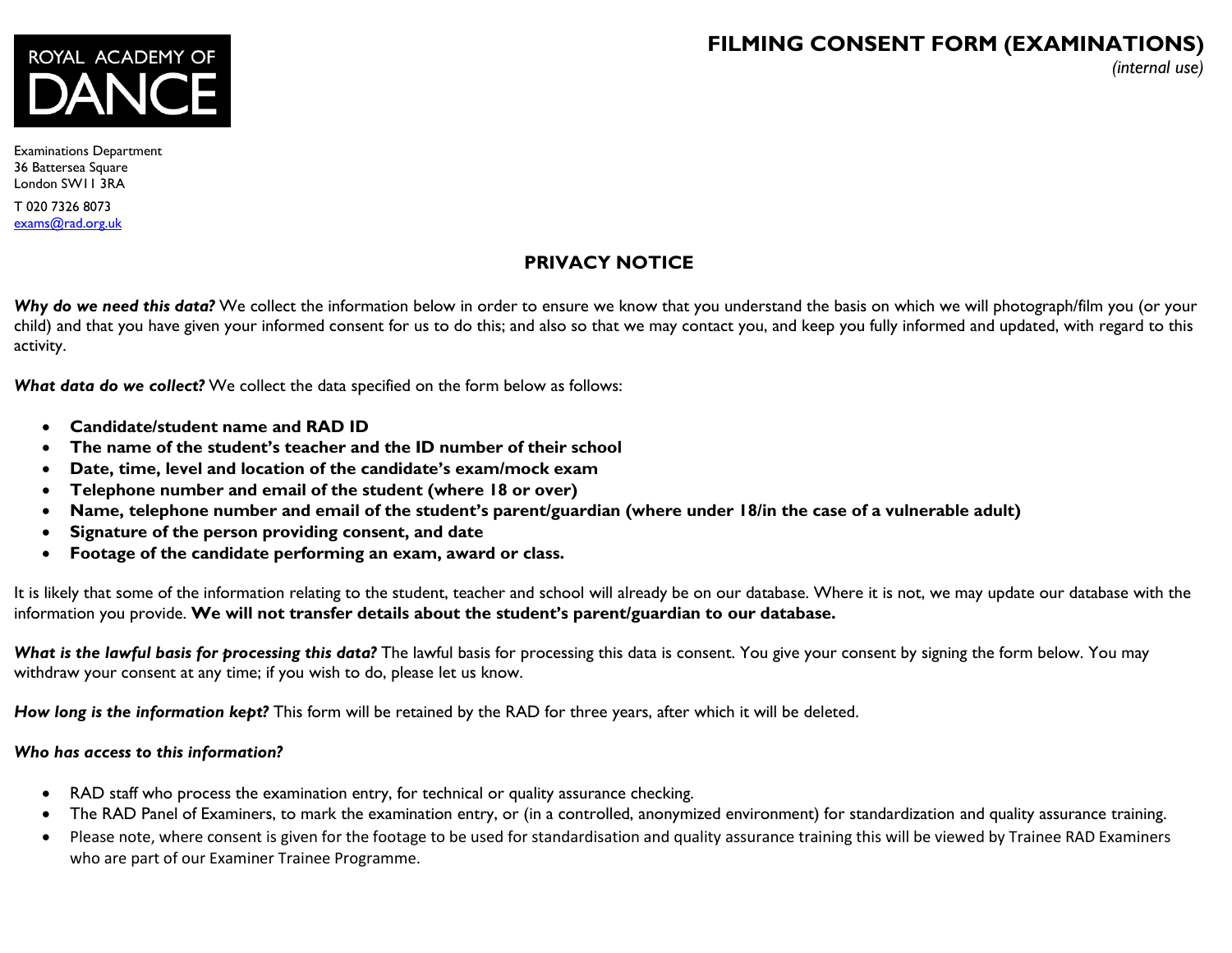We will not pass this information to anyone outside the RAD without your permission **except**:

- for the purposes of completing tasks and providing services to customers on our behalf which are consistent with the purpose of collating and processing the data. An example of this is to a mailing house to send examination results and certificates to an applicant
- if we are required to do so by law, for example, by a court order or for the purposes of prevention of fraud or other crime
- if we are required to provide the information to the examinations regulators or other regulatory agencies (however this will usually be in an anonymised form)

#### **Please see the RAD Examinations Privacy Policy [here.](https://www.royalacademyofdance.org/documents/exam-docs/RAD_examinations_privacy_policy_23_May_2018_ex.pdf)**

### **Further information about this form and the filming to be undertaken**

The Royal Academy of Dance does not allow photographs, video, audio (sound) recording or any other images of anyone to be taken without their permission, or that of their parent, guardian or carer.

This form should be completed by the student/candidate if 18 or over, or by their parent/guardian if under 18 or in the case of a vulnerable adult.

By completing this form you are agreeing that the examination (or class award, solo performance award etc.), involving you or your child, on the date and time and at the location listed below, will be filmed.

As noted above, the footage may be used internally by the RAD for training and/or standardisation purposes. At no time will the identity of participants be revealed when the footage is used in these ways.

The footage will not be used for any other purpose, including any public forum including broadcasting or online, without further permission being sought.

The footage will be stored securely on RAD premises/systems and will not be kept for any longer than is useful:

- For the examination marking this will be as soon as the examinations have been processed and all results and certificates sent to applicants.
- For use as quality assurance and standardisation footage, this would typically be 5 years, after which it will be securely destroyed in alignment with the Examinations Department data retention schedules.

No monetary fee will be granted for participation in the filming. The RAD is the owner of the Work shown on the Footage and the footage.

In scheduled examinations, the camera may be situated on the examiner's table or operated by an additional person present in the examination room. Footage may not be used as the basis of any subsequent enquiry or appeal.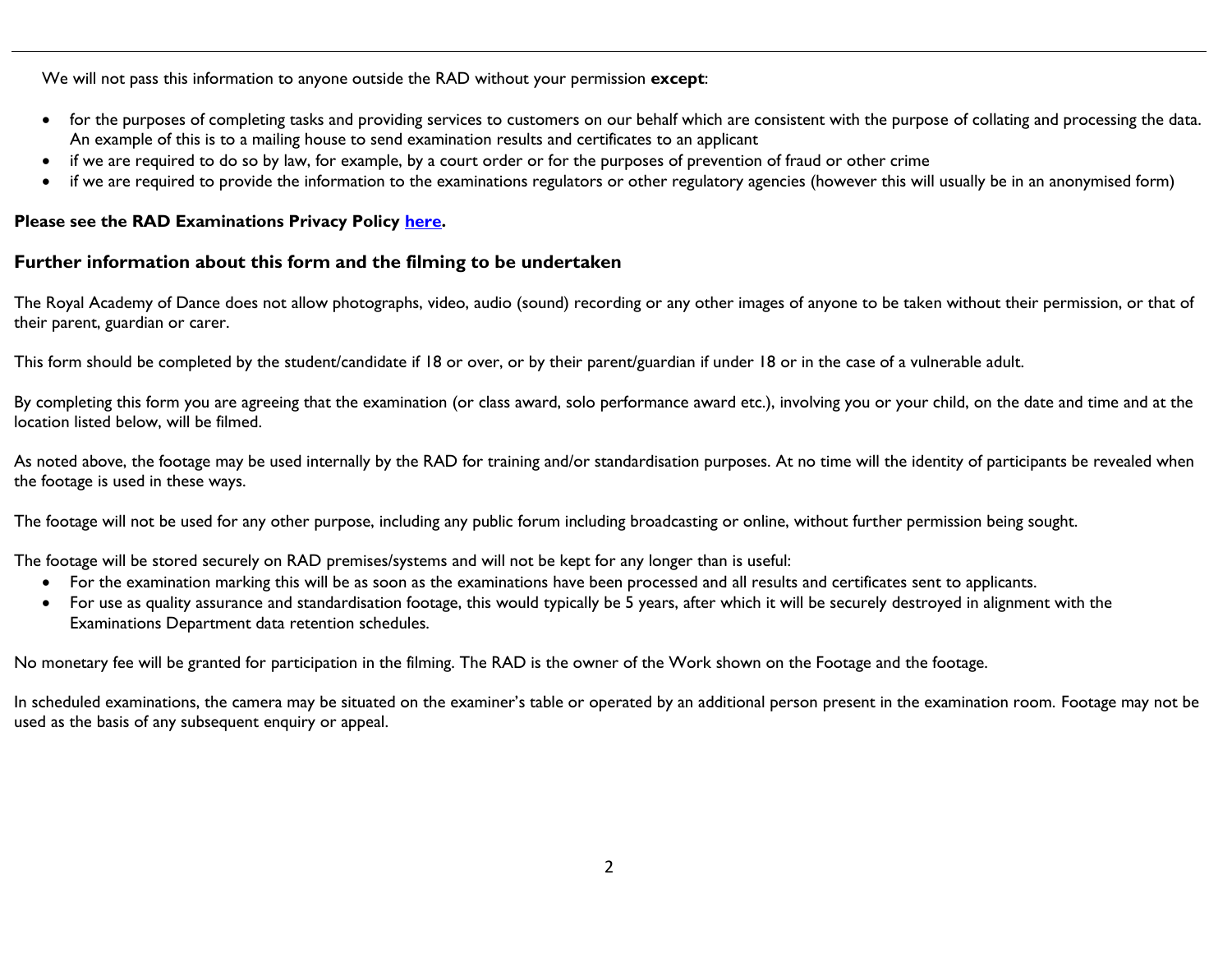| <b>Examination entry</b><br>no: | Date/s of exam                |  |
|---------------------------------|-------------------------------|--|
| Teacher name                    | <b>Teacher ID</b>             |  |
| <b>School name</b>              | <b>School ID</b>              |  |
| Location                        | <b>Signature of applicant</b> |  |

**DECLARATION: By completing the information and signing below, I confirm that the information provided is accurate and give consent for filmed footage to be taken and used as outlined on this form:**

- **1. For my RAD examination to be submitted to the RAD and the RAD Panel of Examiners for marking and processing of these exams**
- **2. For my RAD examination to be used for internal quality assurance/standardization by the RAD Panel of Examiners**
- **3. I have read and understand the Privacy statement at the top of this form.**

**For forms received electronically, a typed name will be taken as signature.**

| <b>Date</b> | Candidate name | <b>Candidate ID</b> | Level/<br>exam<br>(e.g. G2, | Parent/guardian name<br>(if under 18 or in the<br>case of a vulnerable | <b>Email/phone number</b><br>(of parent/guardian<br>or candidate if over 18) | <b>Signature</b> | Tick to give consent (see<br>notes on 1, 2, 3 above) |              |  |
|-------------|----------------|---------------------|-----------------------------|------------------------------------------------------------------------|------------------------------------------------------------------------------|------------------|------------------------------------------------------|--------------|--|
|             |                |                     | INT etc.)                   | adult)                                                                 |                                                                              |                  |                                                      | $\mathbf{2}$ |  |
|             |                |                     |                             |                                                                        |                                                                              |                  |                                                      |              |  |
|             |                |                     |                             |                                                                        |                                                                              |                  |                                                      |              |  |
|             |                |                     |                             |                                                                        |                                                                              |                  |                                                      |              |  |
|             |                |                     |                             |                                                                        |                                                                              |                  |                                                      |              |  |
|             |                |                     |                             |                                                                        |                                                                              |                  |                                                      |              |  |
|             |                |                     |                             |                                                                        |                                                                              |                  |                                                      |              |  |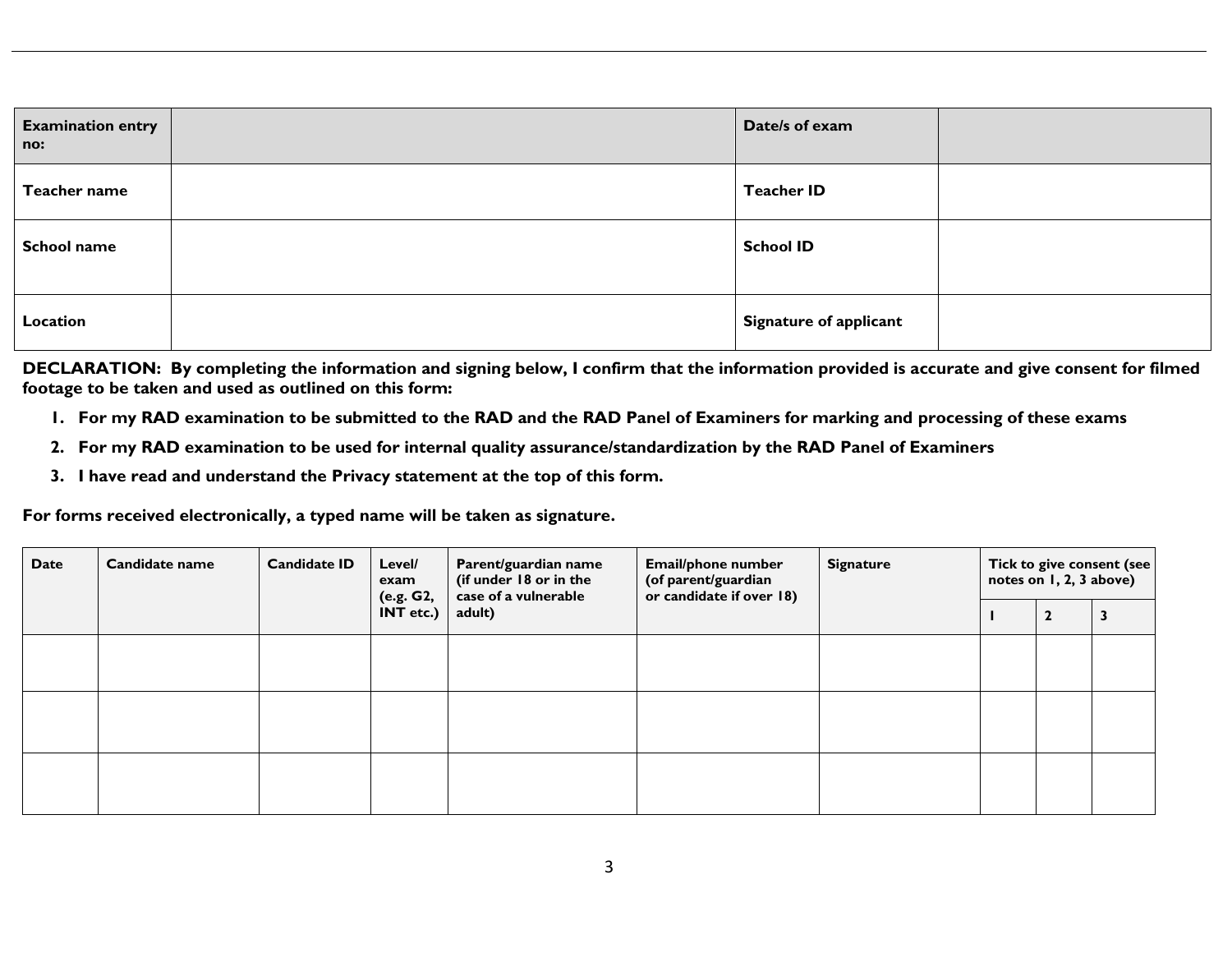| Candidate name<br><b>Date</b> |  | <b>Candidate ID</b><br>Level/<br>exam |                        | Parent/guardian name<br>(if under 18 or in the<br>case of a vulnerable | Email/phone number<br>(of parent/guardian<br>or candidate if over 18) | <b>Signature</b> | Tick to give consent (see<br>notes on 1, 2, 3 above) |              |              |
|-------------------------------|--|---------------------------------------|------------------------|------------------------------------------------------------------------|-----------------------------------------------------------------------|------------------|------------------------------------------------------|--------------|--------------|
|                               |  |                                       | (e.g. G2,<br>INT etc.) | adult)                                                                 |                                                                       |                  | $\mathbf{I}$                                         | $\mathbf{2}$ | $\mathbf{3}$ |
|                               |  |                                       |                        |                                                                        |                                                                       |                  |                                                      |              |              |
|                               |  |                                       |                        |                                                                        |                                                                       |                  |                                                      |              |              |
|                               |  |                                       |                        |                                                                        |                                                                       |                  |                                                      |              |              |
|                               |  |                                       |                        |                                                                        |                                                                       |                  |                                                      |              |              |
|                               |  |                                       |                        |                                                                        |                                                                       |                  |                                                      |              |              |
|                               |  |                                       |                        |                                                                        |                                                                       |                  |                                                      |              |              |
|                               |  |                                       |                        |                                                                        |                                                                       |                  |                                                      |              |              |
|                               |  |                                       |                        |                                                                        |                                                                       |                  |                                                      |              |              |
|                               |  |                                       |                        |                                                                        |                                                                       |                  |                                                      |              |              |
|                               |  |                                       |                        |                                                                        |                                                                       |                  |                                                      |              |              |
|                               |  |                                       |                        |                                                                        |                                                                       |                  |                                                      |              |              |
|                               |  |                                       |                        |                                                                        |                                                                       |                  |                                                      |              |              |
|                               |  |                                       |                        |                                                                        |                                                                       |                  |                                                      |              |              |
|                               |  |                                       |                        |                                                                        |                                                                       |                  |                                                      |              |              |
|                               |  |                                       |                        |                                                                        |                                                                       |                  |                                                      |              |              |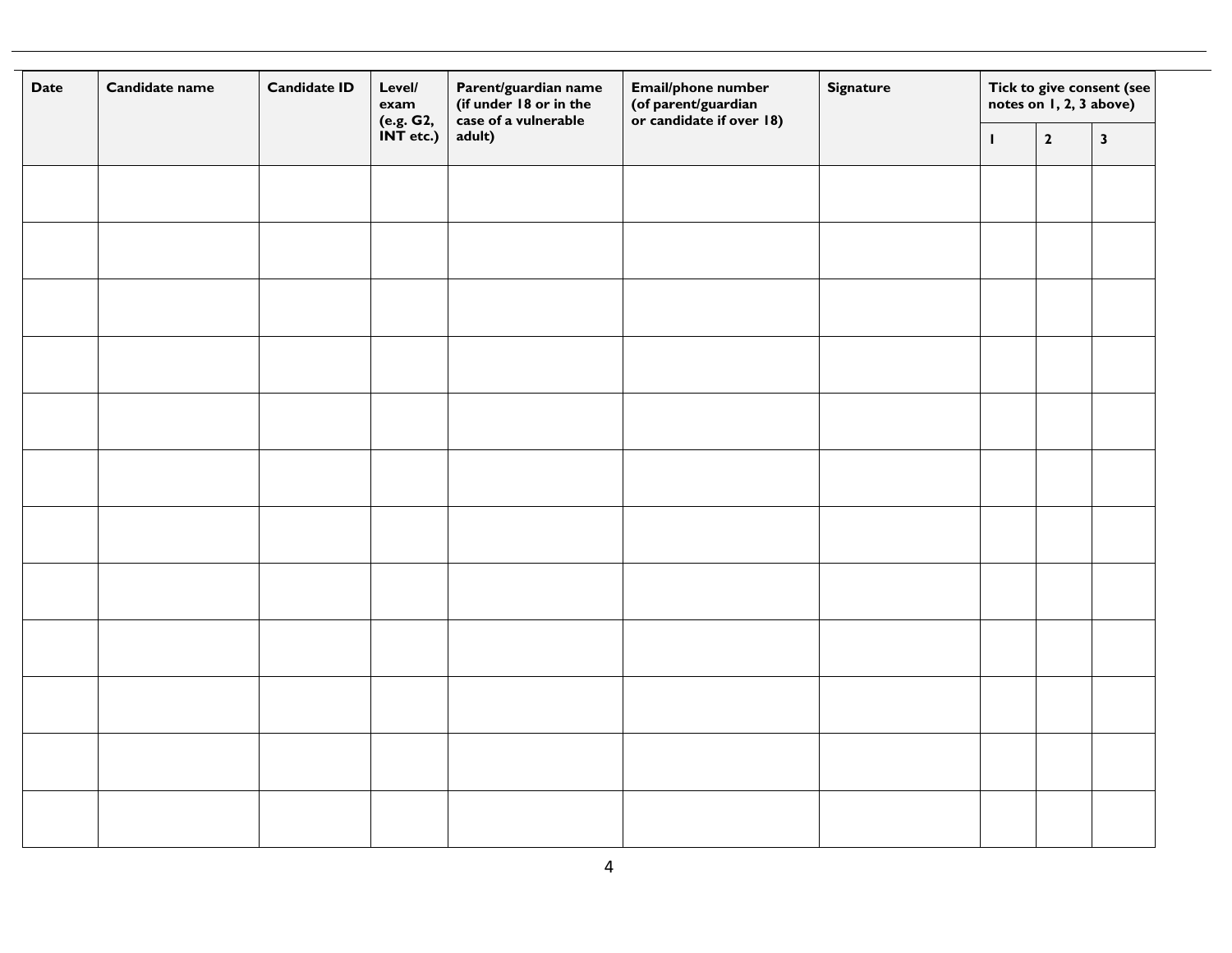| <b>Date</b> | Candidate name | <b>Candidate ID</b> | Level/<br>exam<br>(e.g. G2, | Parent/guardian name<br>(if under 18 or in the<br>case of a vulnerable | Email/phone number<br>(of parent/guardian<br>or candidate if over 18) | <b>Signature</b> | Tick to give consent (see<br>notes on 1, 2, 3 above) |              |              |
|-------------|----------------|---------------------|-----------------------------|------------------------------------------------------------------------|-----------------------------------------------------------------------|------------------|------------------------------------------------------|--------------|--------------|
|             |                |                     | $INT$ etc.)                 | adult)                                                                 |                                                                       |                  | $\mathbf{I}$                                         | $\mathbf{2}$ | $\mathbf{3}$ |
|             |                |                     |                             |                                                                        |                                                                       |                  |                                                      |              |              |
|             |                |                     |                             |                                                                        |                                                                       |                  |                                                      |              |              |
|             |                |                     |                             |                                                                        |                                                                       |                  |                                                      |              |              |
|             |                |                     |                             |                                                                        |                                                                       |                  |                                                      |              |              |
|             |                |                     |                             |                                                                        |                                                                       |                  |                                                      |              |              |
|             |                |                     |                             |                                                                        |                                                                       |                  |                                                      |              |              |
|             |                |                     |                             |                                                                        |                                                                       |                  |                                                      |              |              |
|             |                |                     |                             |                                                                        |                                                                       |                  |                                                      |              |              |
|             |                |                     |                             |                                                                        |                                                                       |                  |                                                      |              |              |
|             |                |                     |                             |                                                                        |                                                                       |                  |                                                      |              |              |
|             |                |                     |                             |                                                                        |                                                                       |                  |                                                      |              |              |